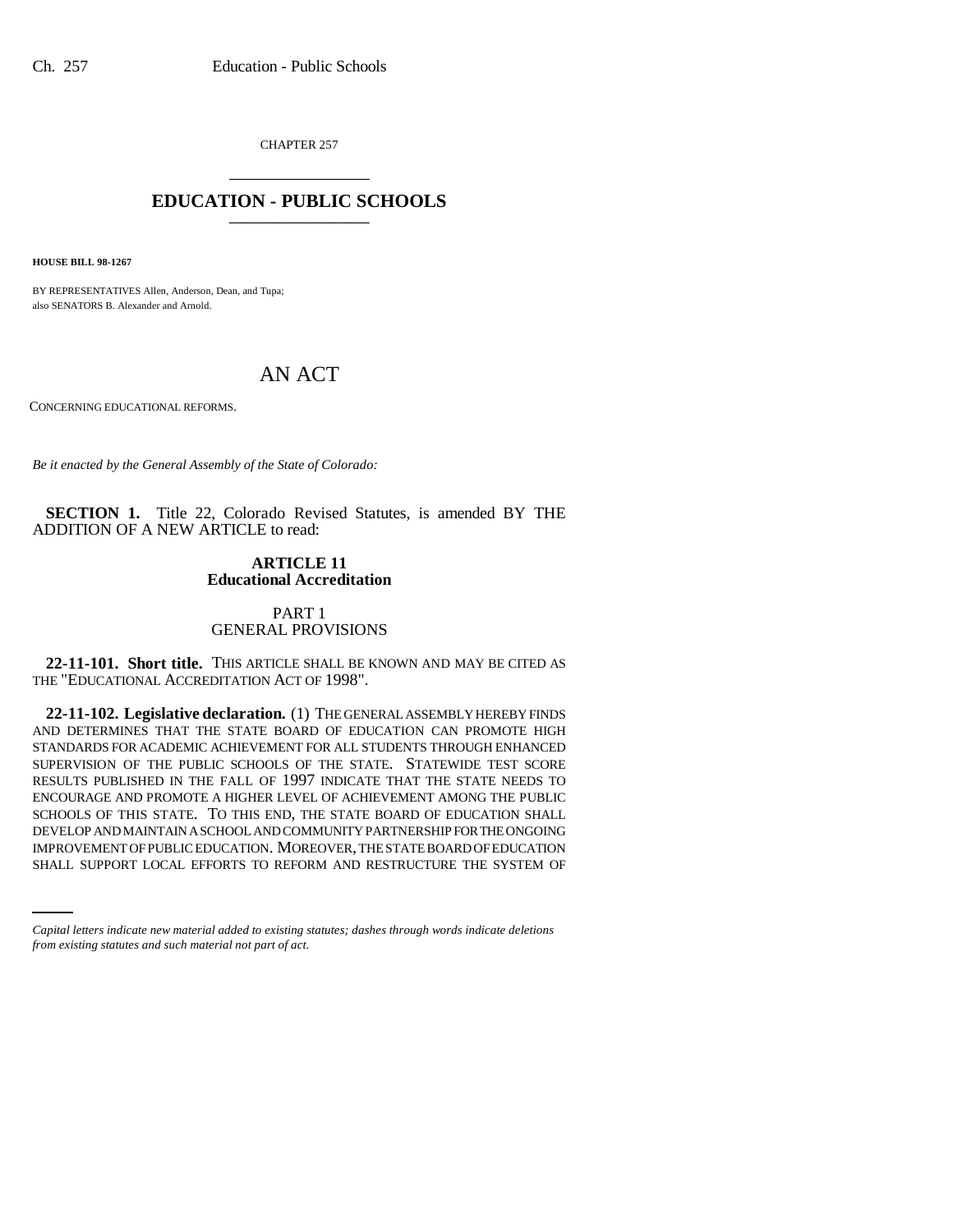PUBLIC EDUCATION IN THE STATE, INCLUDING ENCOURAGEMENT OF THE INCREASED USE OF LOCAL ADVISORY COMMITTEES.

(2) THE GENERAL ASSEMBLY FINDS AND DETERMINES THAT GREATER EMPHASIS SHOULD BE PLACED ON STANDARDS-BASED EDUCATION AND TESTING. STANDARDS-BASED TESTING WILL BETTER DEMONSTRATE INDIVIDUAL STUDENT PROGRESS OVER TIME AND PROVIDE AN ACCURATE INDICATOR OF HOW WELL THE PUBLIC SCHOOLS AND SCHOOL DISTRICTS OF THE STATE ARE EDUCATING THE CHILDREN OF THE STATE.

(3) THE GENERAL ASSEMBLY RECOGNIZES THAT UNDER THE STATE CONSTITUTION THE STATE BOARD OF EDUCATION IS VESTED WITH THE POWER TO PROVIDE GENERAL SUPERVISION OVER THE PUBLIC SCHOOLS OF THE STATE, AND THE LOCAL BOARDS OF EDUCATION HAVE THE POWER TO CONTROL INSTRUCTION IN THE PUBLIC SCHOOLS OF THE STATE. CONSISTENT WITH THESE POWERS, THE GENERAL ASSEMBLY RECOMMENDS THAT THE STATE BOARD OF EDUCATION ENCOURAGE AND PROMOTE THE ADOPTION OF TEACHING METHODS AND ENVIRONMENTS IN THE PUBLIC SCHOOLS OF THE STATE THAT WILL ENHANCE THE READING SKILLS OF THE CHILDREN IN SUCH SCHOOLS. TO THAT END, THE GENERAL ASSEMBLY FINDS AND DECLARES THAT THE USE OF RECOGNIZED INSTRUCTIONAL STRATEGIES, INCLUDING PHONICS, AND EMPHASIS ON READING, WRITING, AND MATHEMATICS WILL ENHANCE THE BASIC SKILLS OF THE CHILDREN IN THE PUBLIC SCHOOLS OF THE STATE.

(4) (a) CONSISTENT WITH THE GOAL OF ENHANCED SUPERVISION OF THE PUBLIC SCHOOLS IN THE STATE, THE STATE BOARD OF EDUCATION SHALL IMPLEMENT A PUBLIC SCHOOL ACCREDITATION PROCESS PURSUANT TO THE PROVISIONS OF THIS ARTICLE THAT FOCUSES ON STUDENT ACHIEVEMENT RESULTS ON STANDARDS-BASED TESTS. THE PUBLIC SCHOOL ACCREDITATION PROCESS SHALL BE DESIGNED TO ENCOURAGE EXCELLENCE BASED UPON STUDENT PERFORMANCE RESULTS ON STANDARDS-BASED STATEWIDE AND LOCAL ASSESSMENTS.

(b) THE GENERAL ASSEMBLY FINDS THAT THE USE OF AN ACCREDITATION PROCESS WILL FOSTER GREATER ACCOUNTABILITY FROM PUBLIC SCHOOLS AND SCHOOL DISTRICTS AND WILL ENHANCE IMPROVEMENT OF PUBLIC SCHOOLS AND SCHOOL DISTRICTS BY SETTING BENCHMARKS AND MEASURING IMPROVEMENT IN ATTAINING THOSE BENCHMARKS.

**22-11-103. Definitions.** AS USED IN THIS ARTICLE, UNLESS THE CONTEXT OTHERWISE REQUIRES:

(1) "ACCREDITATION" MEANS CERTIFICATION BY THE STATE BOARD OF EDUCATION THAT PUBLIC SCHOOLS AND SCHOOL DISTRICTS MEET THE REQUIREMENTS ESTABLISHED BY THIS ARTICLE AND THE RULES PROMULGATED PURSUANT TO THIS ARTICLE AND INCLUDES THE PROCESS FOR ACCREDITING PUBLIC SCHOOLS AND SCHOOL DISTRICTS PURSUANT TO THE PROVISIONS OF THIS ARTICLE.

(2) "ACCREDITATION CONTRACT" MEANS THE AGREEMENT BETWEEN THE STATE BOARD OF EDUCATION AND A SCHOOL DISTRICT THAT BINDS THE SCHOOL DISTRICT TO MANAGE THE ACCREDITATION OF PUBLIC SCHOOLS WITHIN SUCH SCHOOL DISTRICT, CONSISTENT WITH THE STANDARDS AND GOALS TO BE MET ACCORDING TO THE ACCREDITATION INDICATORS.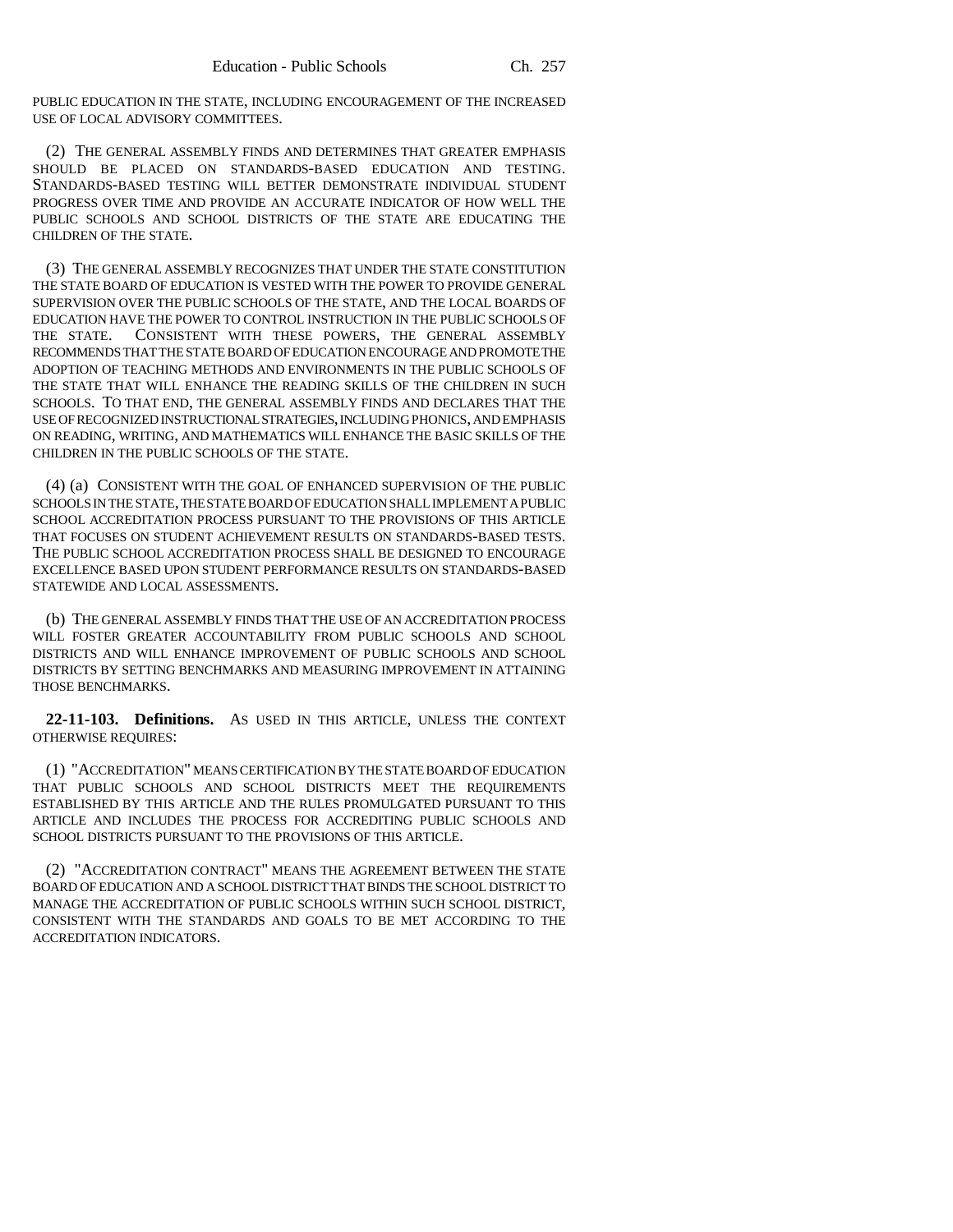(3) "ACCREDITATION INDICATORS" MEANS THE ACHIEVEMENT INDICATORS THAT DETERMINE THE ACCREDITATION CATEGORY OF A PUBLIC SCHOOL AND SCHOOL DISTRICT PURSUANT TO THE PROVISIONS OF THIS ARTICLE.

(4) "COMMISSIONER" MEANS THE STATE COMMISSIONER OF EDUCATION.

(5) "CORRECTIVE ACTION CYCLE" MEANS THE CORRECTIVE ACTIONS DESCRIBED IN SECTION 22-11-204 TO WHICH A SCHOOL DISTRICT SHALL BE SUBJECT IN THE EVENT THAT IT FAILS TO COMPLY WITH PROVISIONS OF THE ACCREDITATION CONTRACT.

(6) "DEPARTMENT" MEANS THE STATE DEPARTMENT OF EDUCATION.

(7) "SCHOOL DISTRICT" MEANS A SCHOOL DISTRICT ORGANIZED AND AUTHORIZED PURSUANT TO ARTICLE 32 OF THIS TITLE.

(8) "STATE BOARD" MEANS THE STATE BOARD OF EDUCATION ESTABLISHED PURSUANT TO SECTION 1 OF ARTICLE IX OF THE STATE CONSTITUTION.

**22-11-104. Accreditation indicators.** (1) **Accreditation indicators.** (a) NO LATER THAN DECEMBER 31, 1998, THE STATE BOARD SHALL ESTABLISH BY RULE ACCREDITATION INDICATORS FOR ASSESSING THE QUALITY OF EDUCATION AND LEARNING IN THE PUBLIC SCHOOLS AND SCHOOL DISTRICTS OF THE STATE.

(b) THE STATE BOARD SHALL ANNUALLY REVIEW THE ACCREDITATION INDICATORS ESTABLISHED PURSUANT TO THE PROVISIONS OF PARAGRAPH (a) OF THIS SUBSECTION (1) AND MAY REVISE SUCH ACCREDITATION INDICATORS AS NECESSARY.

(2) **Contents.** THE ACCREDITATION INDICATORS SHALL INCLUDE BUT SHALL NOT BE LIMITED TO THE FOLLOWING:

(a) RESULTS ON STATEWIDE ASSESSMENT INSTRUMENTS ADMINISTERED PURSUANT TO SECTION 22-7-409, INCLUDING BUT NOT LIMITED TO THE READING ASSESSMENTS IMPLEMENTED PURSUANT TO PART 5 OF ARTICLE 7 OF THIS TITLE, AND THE ASSESSMENT ADMINISTERED PURSUANT TO SECTION 22-7-409(1.5). ALL ASSESSMENT RESULTS SHALL BE AGGREGATED BY GRADE LEVEL AND SUBJECT AREA.

(b) DROPOUT RATES;

(c) STUDENT ATTENDANCE RATES, INCLUDING THE NUMBERS OF EXPELLED AND SUSPENDED STUDENTS;

(d) GRADUATION RATES;

(e) THE PERCENTAGE OF STUDENTS TAKING ADVANCED PLACEMENT COURSES;

(f) THE PERCENTAGE OF STUDENTS TAKING STATEWIDE ASSESSMENTS;

(g) THE PERCENTAGE OF STUDENTS WHO ARE EXEMPT FROM THE ASSESSMENT PROGRAM;

(h) RESULTS OF THE SCHOOL DISTRICT TESTS ADMINISTERED PURSUANT TO SECTION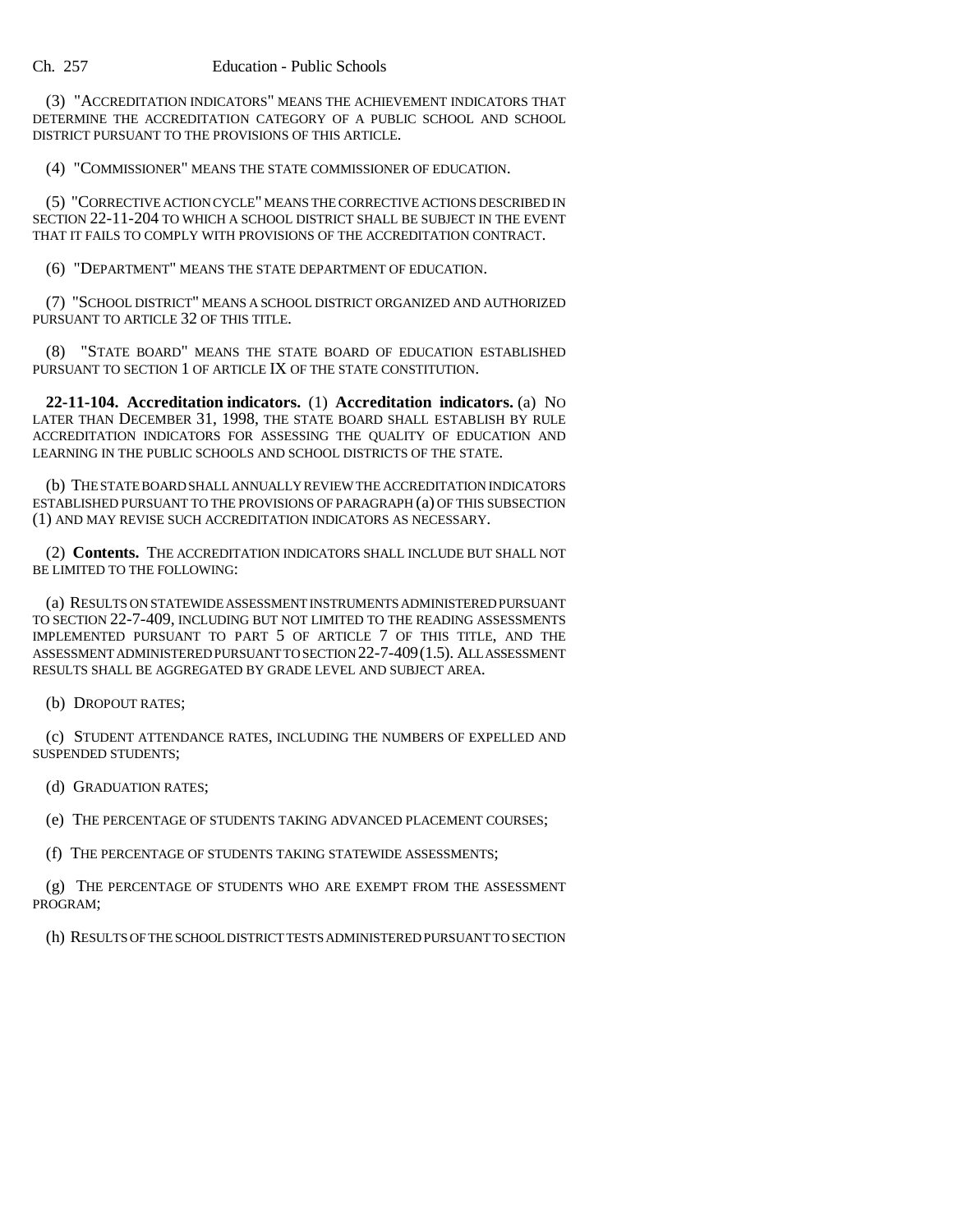22-7-407.

(3) **Rules.** (a) THE STATE BOARD SHALL PROMULGATE RULES CONCERNING HOW THE SCHOOL DISTRICTS SHALL MEASURE DATA RELATING TO THE ACCREDITATION INDICATORS AND THE FORM IN WHICH THE SCHOOL DISTRICTS SHALL PROVIDE SUCH DATA TO THE STATE BOARD.

(b) THE RULES SHALL INCLUDE PROCEDURES BY AND THE FORMAT IN WHICH PUBLIC SCHOOLS AND SCHOOL DISTRICTS SHALL SUBMIT TO THE DEPARTMENT THE INFORMATION DEMONSTRATING ACHIEVEMENT OF THE ACCREDITATION INDICATORS.

(4) **Achievement levels.** THE STATE BOARD SHALL USE THE INFORMATION DEMONSTRATING ACHIEVEMENT OF THE ACCREDITATION INDICATORS DESCRIBED IN SUBSECTION (3) OF THIS SECTION TO DETERMINE ACCREDITATION CATEGORIES PURSUANT TO THE PROVISIONS OF SECTION 22-11-202.

(5) **Measurements.** ACHIEVEMENT OF THE ACCREDITATION INDICATORS SHALL BE REPORTED AND DISAGGREGATED BY SCHOOL ACCORDING TO RULES PROMULGATED BY THE STATE BOARD.

**22-11-105. Reports on accreditation indicators.** (1) **Annual reports.** THE DEPARTMENT SHALL PREPARE ANNUAL REPORTS ON ACHIEVEMENT OF THE ACCREDITATION INDICATORS BY PUBLIC SCHOOLS AND SCHOOL DISTRICTS.

(2) **Form of reports.** (a) THE STATE BOARD SHALL ADOPT RULES SPECIFYING THE PREPARATION, FORMAT, AND DISSEMINATION OF THE ANNUAL REPORTS REQUIRED PURSUANT TO THIS SECTION. THE RULES, AT A MINIMUM, SHALL REQUIRE THAT THE REPORTS SHALL BE AVAILABLE TO THE GENERAL ASSEMBLY AND THE GOVERNOR.

(b) THE RULES SHALL ALSO ADDRESS DISSEMINATION OF THE REPORTS BY THE PUBLIC SCHOOLS AND THE SCHOOL DISTRICTS TO MEMBERS OF THE PUBLIC FOR THE PURPOSE OF ENSURING COMMUNITY UNDERSTANDING OF THE ACCREDITATION PROCESS AND THE ACHIEVEMENT OF ACCREDITATION INDICATORS BY PUBLIC SCHOOLS AND SCHOOL DISTRICTS.

#### PART 2 ACCREDITATION PROCESS

**22-11-201. Accreditation contract.** (1) **Authority.** PURSUANT TO THE STATE BOARD'S AUTHORITY TO ACCREDIT PUBLIC SCHOOLS AND SCHOOL DISTRICTS UNDER SECTION 22-2-106, THE STATE BOARD SHALL ACCREDIT THE PUBLIC SCHOOLS AND SCHOOL DISTRICTS OF THE STATE IN ACCORDANCE WITH THE PROVISIONS OF THIS ARTICLE.

(2) **Parties.** (a) EACH SCHOOL BOARD SHALL ENTER INTO AN ACCREDITATION CONTRACT WITH THE STATE BOARD OF EDUCATION.

(b) THE ACCREDITATION CONTRACT MAY INCLUDE A SUBCONTRACT WITH A BOARD OF COOPERATIVE SERVICES FOR THE ADMINISTRATION OF THE SCHOOL DISTRICT'S ACCREDITATION PROCESS.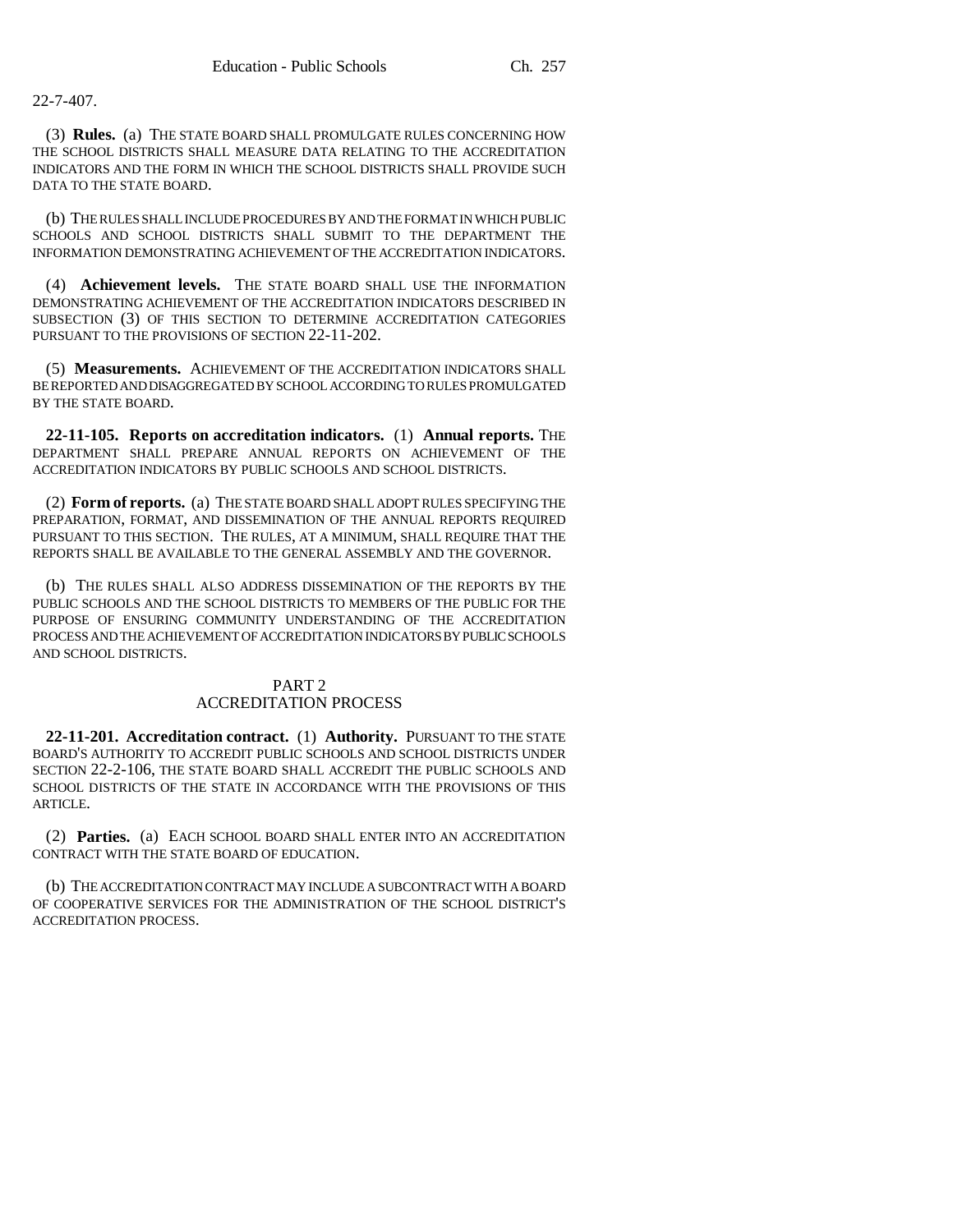(3) **Goals.** THE ACCREDITATION CONTRACT SHALL DEFINE THE STANDARDS, GOALS, AND REQUIREMENTS TO BE MET BY THE SCHOOL DISTRICT OVER THE TERM OF THE CONTRACT. FAILURE TO ACHIEVE THE STANDARDS, GOALS, AND REQUIREMENTS SET FORTH IN THE ACCREDITATION CONTRACT MAY RESULT IN THE SANCTIONS AND CORRECTIVE ACTIONS SET FORTH IN THIS ARTICLE.

(4) **Contract requirements - management.** (a) THE ACCREDITATION CONTRACT SHALL CONTAIN, AT A MINIMUM, THE FOLLOWING TERMS:

(I) PROVISIONS RELATING TO THE TERM OF THE CONTRACT;

(II) ADOPTION OF CONTENT STANDARDS FOR STUDENT LEARNING;

(III) ADOPTION OF ACHIEVEMENT PERFORMANCE LEVELS;

(IV) SYSTEMS FOR MEASURING STUDENT ACHIEVEMENT, INCLUDING METHODS FOR IMPROVING THE SCORES OF STUDENTS WHO SCORE BELOW PROFICIENT IN STATEWIDE ASSESSMENT TESTS AS INDICATED BY THE RETESTING OF SUCH STUDENTS;

(V) PROVISIONS FOR ALLOWING ANNUAL COMPARISONS BETWEEN THE SCHOOL BOARD ASSESSMENT RESULTS AND THE STATEWIDE ASSESSMENT RESULTS.

(b) THE ACCREDITATION CONTRACT, AT A MINIMUM, SHALL BIND A SCHOOL DISTRICT TO ADMINISTER THE FOLLOWING SCHOOL DISTRICT POLICY AND MANAGEMENT FUNCTIONS:

(I) COMMUNITY INVOLVEMENT, INCLUDING PROCESSES FOR INVOLVING PARENTS, THE BUSINESS COMMUNITY, AND OTHER INTERESTED CITIZENS;

(II) PUBLIC DISCLOSURE OF NONIDENTIFYING STUDENT ACHIEVEMENT RESULTS FOR EACH PUBLIC SCHOOL IN THE SCHOOL DISTRICT;

(III) RECOGNITION FOR PUBLIC SCHOOLS THAT MEET OR EXCEED ACCREDITATION INDICATORS AND ASSISTANCE FOR PUBLIC SCHOOLS THAT FAIL TO MEET SUCH INDICATORS.

(5) **Student performance.** THE ACCREDITATION CONTRACT SHALL BIND THE SCHOOL BOARD TO IMPROVE EACH PUBLIC SCHOOL'S PERFORMANCE RELATING TO THE FOLLOWING:

(a) PARENTAL AND FAMILIAL INVOLVEMENT;

(b) ATTAINMENT OF LOCAL ACHIEVEMENT GOALS THAT MEET OR EXCEED THE REQUIREMENTS OF THE ACCREDITATION CATEGORIES ESTABLISHED PURSUANT TO SECTION 22-11-104;

(c) IMPLEMENTATION OF CONTENT STANDARDS FOR STUDENT LEARNING;

(d) ATTAINMENT OF ACHIEVEMENT AND PROFICIENCY LEVELS;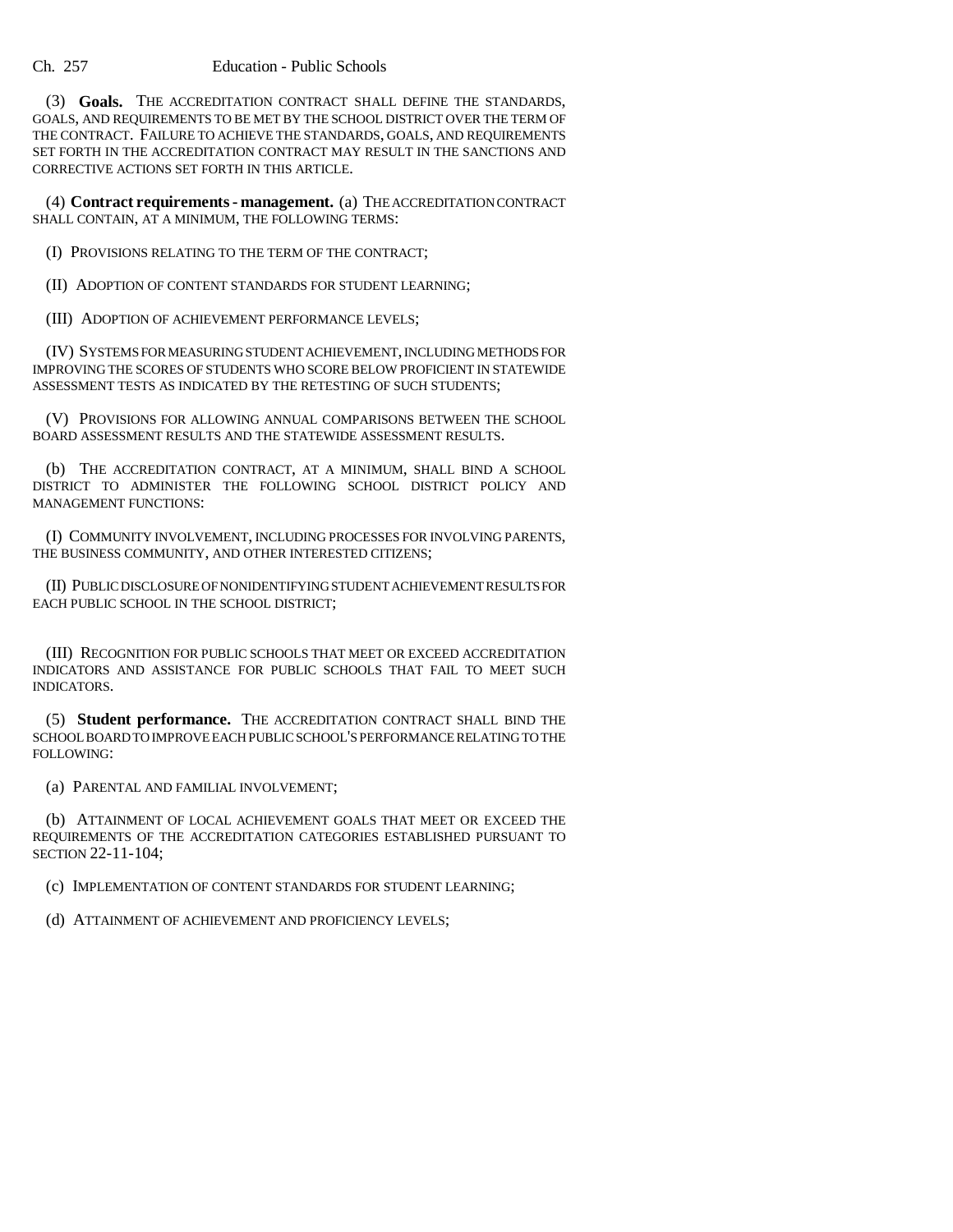(e) IMPLEMENTATION OF SYSTEMS OF MEASURING STUDENT ACHIEVEMENT, INCLUDING METHODS FOR IMPROVING THE SCORES OF STUDENTS WHO SCORE BELOW PROFICIENT IN STATEWIDE ASSESSMENT TESTS AS INDICATED BY THE RETESTING OF SUCH STUDENTS;

(f) REDUCTION OF CONSISTENT PATTERNS OF ACADEMIC ACHIEVEMENT DISCREPANCIES IN STUDENT PERFORMANCE RELATED TO ETHNICITY, GENDER, DISABILITY, AND LIMITED ENGLISH PROFICIENCY.

(6) **Term.** (a) THE TERM OF THE ACCREDITATION CONTRACT SHALL BE SIX YEARS.

(b) THE ACCREDITATION CONTRACT MAY BE RENEGOTIATED AT ANY TIME BY THE PARTIES BASED UPON SIGNIFICANT CHANGES IN CIRCUMSTANCES UPON WHICH THE ORIGINAL TERMS AND CONDITIONS OF THE ACCREDITATION CONTRACT WERE BASED.

**22-11-202. Accreditation levels.** (1) **Rules.** THE STATE BOARD SHALL ADOPT RULES TO EVALUATE THE PERFORMANCE OF PUBLIC SCHOOLS AND SCHOOL DISTRICTS TO DETERMINE THE ACCREDITATION CATEGORIES FOR SUCH PUBLIC SCHOOLS AND SCHOOL DISTRICTS.

(2) **Ratings.** (a) THE RULES SHALL DEFINE RATINGS THAT DETERMINE THE ACCREDITATION CATEGORIES OF PUBLIC SCHOOLS AND SCHOOL DISTRICTS BASED UPON AN EVALUATION OF THE PUBLIC SCHOOLS AND SCHOOL DISTRICTS FOR THE PURPOSE OF ACCREDITATION.

(b) THE RATINGS SHALL BE BASED UPON STUDENT ACHIEVEMENT ON SCHOOL DISTRICT STANDARDS, SHALL BE CONSISTENT WITH THE RATINGS FOR STUDENT ACHIEVEMENT ON THE STATE ASSESSMENTS, AND SHALL INDICATE THE PUBLIC SCHOOLS' AND SCHOOL DISTRICTS' PERFORMANCE ON THE ACCREDITATION INDICATORS.

**22-11-203. Monitoring of accreditation contracts.** (1) THE DEPARTMENT SHALL MONITOR THE ACCREDITATION CONTRACTS EXECUTED PURSUANT TO THE PROVISIONS OF THIS ARTICLE.

(2) THE DEPARTMENT SHALL PROVIDE TECHNICAL ASSISTANCE TO ANY SCHOOL DISTRICT OF THE STATE THAT REQUESTS SUCH ASSISTANCE IN ORDER TO IMPROVE ITS PERFORMANCE ON THE ACCREDITATION INDICATORS.

**22-11-204. Corrective action cycle.** (1) **Level one: Notice.** (a) AT ANY TIME DURING THE TERM OF THE ACCREDITATION CONTRACT, IF A SCHOOL DISTRICT FAILS TO COMPLY WITH ANY OF THE PROVISIONS OF THE ACCREDITATION CONTRACT, THE DEPARTMENT SHALL NOTIFY THE SCHOOL DISTRICT OF THE NATURE OF THE SCHOOL DISTRICT'S LACK OF COMPLIANCE. THIS NOTICE SHALL CONSTITUTE LEVEL ONE IN THE CORRECTIVE ACTION CYCLE.

(b) AFTER RECEIPT OF THE NOTICE PURSUANT TO PARAGRAPH (a) OF THIS SUBSECTION (1), A SCHOOL DISTRICT SHALL SUBMIT A PLAN TO REMEDY ITS LACK OF COMPLIANCE TO THE DEPARTMENT. THE PLAN SHALL BE SUBMITTED WITHIN A SPECIFIC TIME PERIOD COMMENCING IMMEDIATELY AFTER THE SCHOOL DISTRICT'S RECEIPT OF THE NOTICE WHICH SHALL BE ESTABLISHED IN STATE BOARD RULES. THE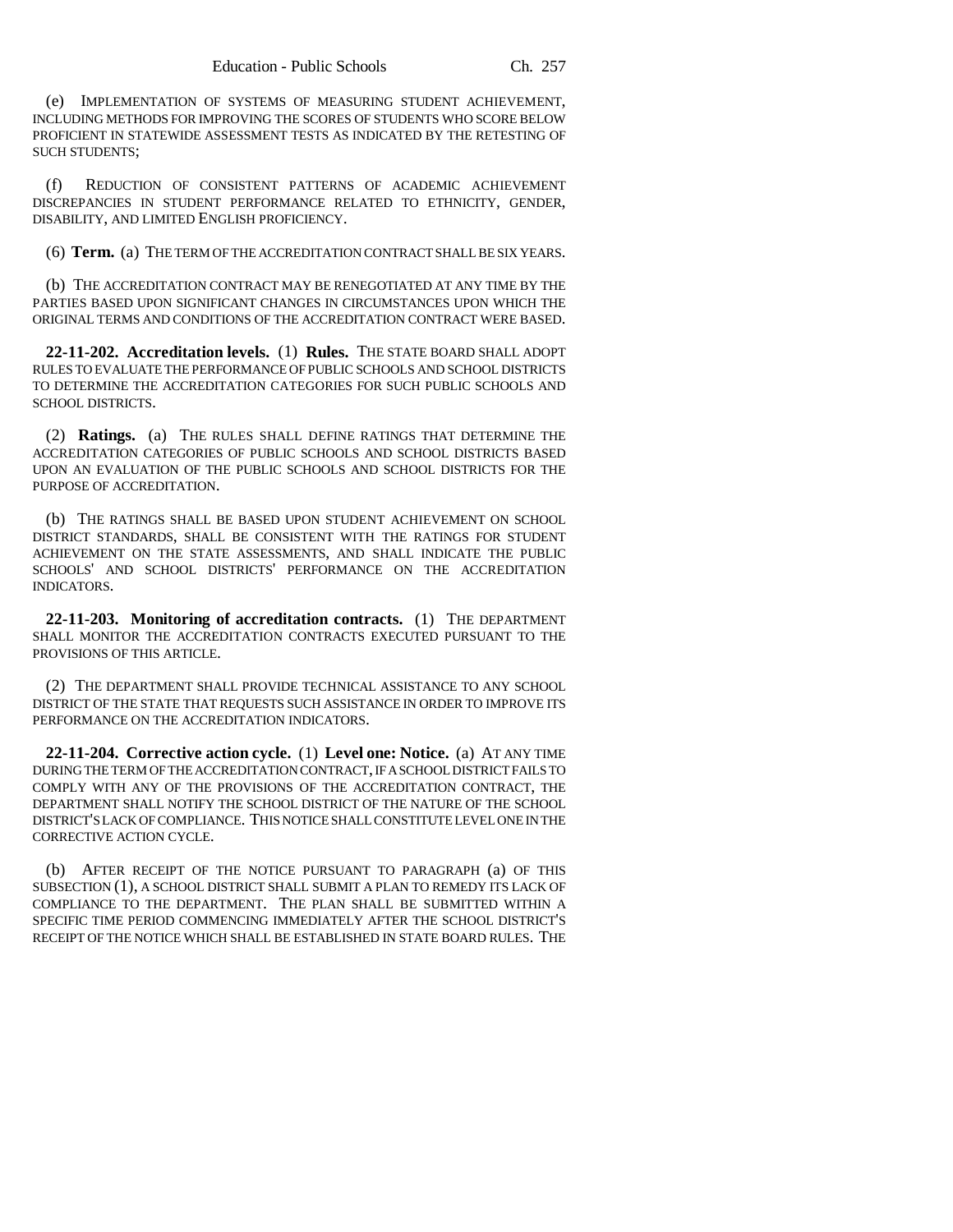DEPARTMENT SHALL APPROVE OR DENY THE SCHOOL DISTRICT'S PLAN TO REMEDY ITS LACK OF COMPLIANCE WITHIN A TIME PERIOD FROM THE DATE OF THE PLAN'S SUBMISSION THAT SHALL BE ESTABLISHED IN RULES PROMULGATED BY THE STATE BOARD.

(c) UPON A SCHOOL DISTRICT'S REQUEST, THE DEPARTMENT SHALL PROVIDE TECHNICAL ASSISTANCE TO THE SCHOOL DISTRICT IN CONNECTION WITH THE AREAS IN WHICH THE SCHOOL DISTRICT IS OUT OF COMPLIANCE.

(2) **Level two: Probation.** (a) PURSUANT TO RULES ESTABLISHED BY THE STATE BOARD, THE STATE BOARD SHALL PLACE A SCHOOL DISTRICT ON PROBATIONARY STATUS IF THE SCHOOL DISTRICT FAILS TO IMPLEMENT THE PLAN SUBMITTED PURSUANT TO PARAGRAPH (b) OF SUBSECTION (1) OF THIS SECTION. PROBATION SHALL CONSTITUTE LEVEL TWO IN THE CORRECTIVE ACTION CYCLE. THE RULES OF THE STATE BOARD SHALL INCLUDE A PROCESS FOR A SCHOOL DISTRICT'S RIGHT TO A HEARING BEFORE THE BOARD IN ORDER TO DETERMINE WHETHER THE SCHOOL DISTRICT HAD IMPLEMENTED THE PLAN PURSUANT TO PARAGRAPH (b) OF SUBSECTION (1) OF THIS SECTION.

(b) THE DEPARTMENT SHALL PROVIDE TECHNICAL ASSISTANCE TO A SCHOOL DISTRICT THAT IS ON PROBATIONARY STATUS UPON THE REQUEST OF THE SCHOOL DISTRICT.

(3) **Level three: Nonaccreditation status.** PURSUANT TO RULES ESTABLISHED BY THE STATE BOARD, THE STATE BOARD MAY REMOVE A SCHOOL DISTRICT'S ACCREDITATION IF THE SCHOOL DISTRICT FAILS TO REMEDY ITS LACK OF COMPLIANCE. THE RULES OF THE STATE BOARD SHALL INCLUDE A PROCESS FOR A SCHOOL DISTRICT'S RIGHT TO A HEARING BEFORE THE BOARD IN ORDER TO DETERMINE WHETHER THE SCHOOL DISTRICT HAD REMEDIED ITS LACK OF COMPLIANCE. REMOVAL OF ACCREDITATION MAY RESULT IN REORGANIZATION OF THE SCHOOL DISTRICT AS PROVIDED IN SECTION 22-30-105.

**SECTION 2.** 22-2-106 (1) (c), (2), and (3), Colorado Revised Statutes, are amended to read:

**22-2-106. State board - duties.** (1) It is the duty of the state board:

(c) To appraise and accredit the public SCHOOLS AND school districts in this state PURSUANT TO THE PROVISIONS OF ARTICLE 11 OF THIS TITLE, and to submit recommendations to the governor and general assembly for improvements in education;

(2) (a) The state board shall withhold its accreditation of any school district under paragraph (c) of subsection (1) of this section if it determines that the school district has not discharged its responsibilities under article 7 of this title AS REQUIRED IN ARTICLE 11 OF THIS TITLE.

(b) The state board shall withhold its accreditation of any school district under paragraph (c) of subsection (1) of this section if it determines that the school district has not adopted content standards and a plan for implementation pursuant to the provisions of section 22-7-407.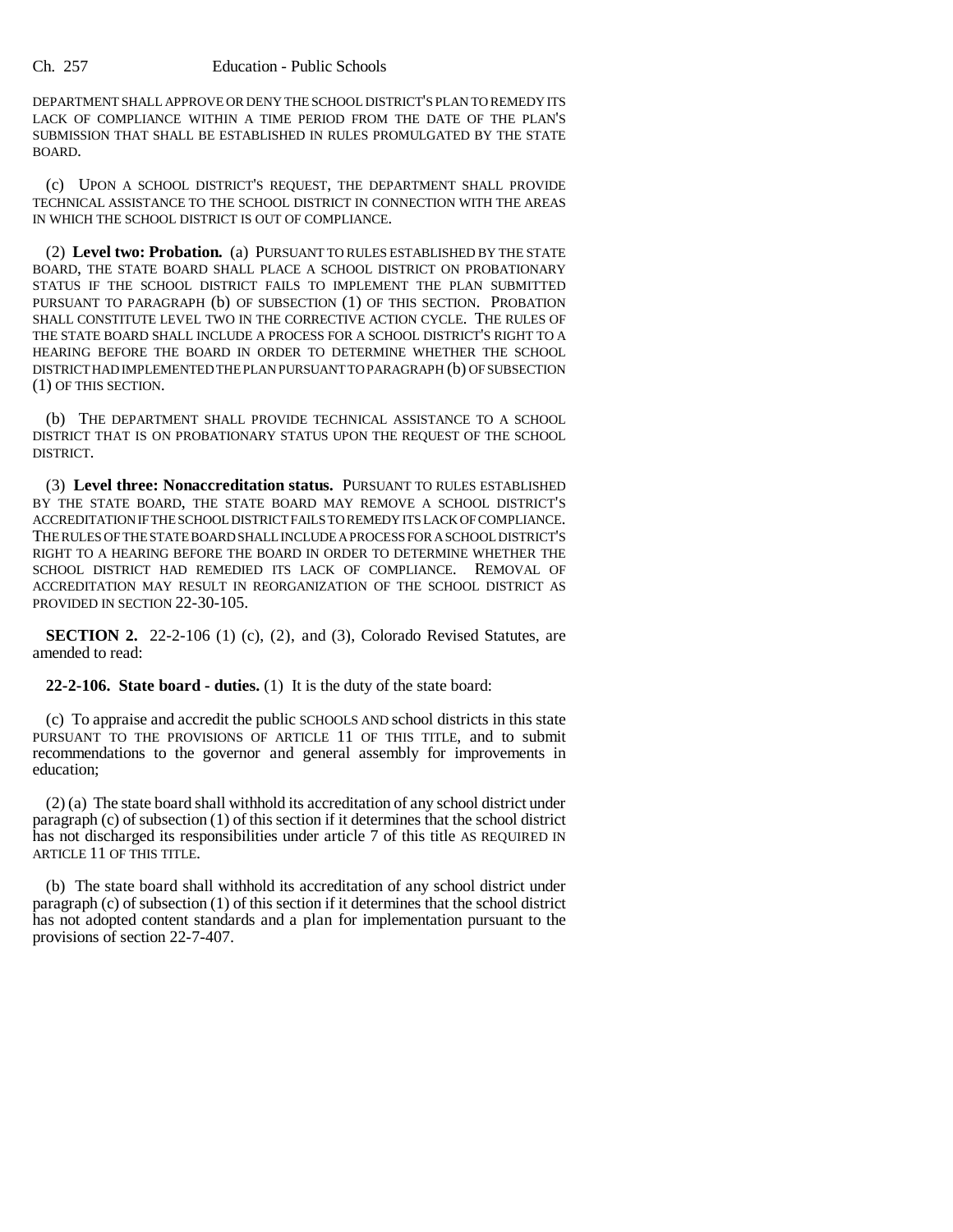(3) The state board shall annually submit a report to the governor and the general assembly on the accreditation status of all school districts PURSUANT TO THE PROVISIONS OF ARTICLE 11 OF THIS TITLE.

**SECTION 3.** 22-2-112 (1), Colorado Revised Statutes, is amended BY THE ADDITION OF A NEW PARAGRAPH to read:

**22-2-112. Commissioner - duties.** (1) Subject to the supervision of the state board, the commissioner has the following duties:

(o) TO COMPLY WITH THE DUTIES SET FORTH IN ARTICLE 11 OF THIS TITLE.

**SECTION 4. Repeal.** 22-7-203, Colorado Revised Statutes, is repealed as follows:

**22-7-203. Achievement testing.** The state board of education shall provide for the administration by the department of education of state assessments to a statistically valid random sample of pupils in selected grades at a time to be specified by the state board. Test scores and other information derived from the administration of such test or tests shall be reported to the state board and the general assembly in accordance with reporting procedures adopted by the state board.

**SECTION 5.** 22-7-205, Colorado Revised Statutes, is amended as follows:

**22-7-205. Local goals and objectives and plans to improve educational achievement and graduation rates.** (1) No later than June 15, 1989, and then no later than September 1, 1990, and September 1 of each year thereafter, the advisory accountability committee for each school building in the state shall adopt high, but achievable, goals and objectives for the improvement of education in its building consistent with the state board's goals and objectives, and shall adopt a plan to improve educational achievement in the school, and to implement methods of maximizing graduation rates from the secondary schools of the district, AND TO INCREASE THE RATINGS FOR THE SCHOOL'S ACCREDITATION CATEGORY ESTABLISHED PURSUANT TO SECTION 22-11-202 . Each building's goals and objectives and plan shall be reviewed by the district advisory accountability committee before its submission to the board of education of the district. Procedures for the implementation of the plan shall be included in the budget submitted to the board of education pursuant to section 22-44-108.

(2) After consultation with the district advisory accountability committee and review of its recommendations, the board of education shall compile school building goals and objectives and plans and shall submit REPORT a district's high, but achievable, goals and objectives for the improvement of education in the district consistent with the state board's goals and objectives, and a district plan to improve educational achievement, and maximize graduation rates, to the state board of education AND INCREASE THE RATINGS FOR THE SCHOOL'S ACCREDITATION CATEGORY ESTABLISHED PURSUANT TO SECTION 22-11-202. SUCH REPORT SHALL BE MADE AVAILABLE TO THE PUBLIC no later than October 1, 1989, and October 1 of each year thereafter.

(3) Each district plan shall specify how the district intends to measure educational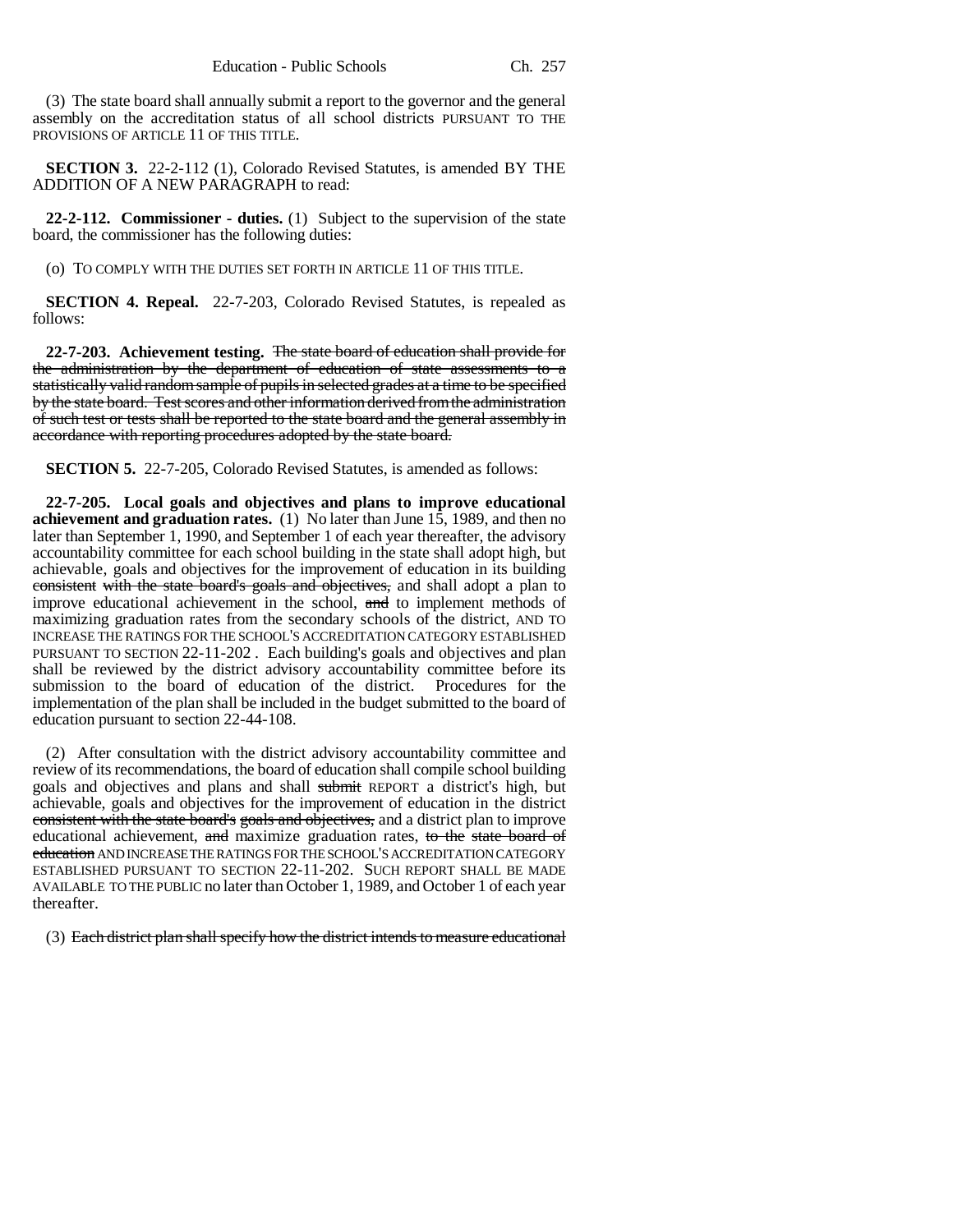achievement in its schools. The state board shall adopt rules and regulations for district measurements of educational achievement which will assure that measurements from various districts are capable of being compared and that data from such measurements shall be available in a consistent form from year to year. Such data shall be reported in accordance with subsection (5) of this section. Each district plan shall also provide for the measurement of graduation rates as set forth in this subsection (3). For purposes of this part 2, "graduation rate" means the percent of pupils who do not drop out of school. A pupil who leaves school before receiving a high school diploma or its equivalent is a dropout unless the school can document that the pupil has transferred to another public or private school or approved program of studies through a transcript request or through information provided by the pupil's parent or legal guardian.

(4)  $(a)$  The state board shall review the goals and objectives adopted by each district to determine whether said goals and objectives are high but achievable and whether they are consistent with the goals and objectives set by the state board. The district shall be allowed to modify its goals and objectives to meet any objections raised by the state board.

(b) The department of education shall review the plans submitted and shall verify that the plans are appropriately related to the educational needs of the schools and the district. The department shall advise the board of education of any school district whose plan needs revision, and the board shall make such revisions as the department deems necessary to accomplish the intent of subsection (1) of this section.

(5) No later than September 1, 1990, and September 1 of each year thereafter, each school building shall report to the board of education of the district, and the district shall report to the state board of education no later than October 1, 1990, and October 1 of each year thereafter, on the achievement of its goals and objectives and on its educational achievement and graduation rates, as measured according to its plan. All data required by this subsection (5) to be reported by school buildings to the board of education of the district shall also be reported to the public. Data shall be made available in such form that building and district measurements can be compared to national norms and to statewide Colorado norms. Data concerning a specific school building shall be sent to parents of pupils in that building and shall be reported to parents disaggregated by grade.

**SECTION 6.** 22-7-409, Colorado Revised Statutes, is amended to read:

**22-7-409. Assessments.** (1) Beginning in the spring semester 1997, the department shall implement the Colorado student assessment program under which the department shall administer statewide assessments adopted by the board pursuant to section 22-7-406 in the first priority areas of reading, writing, mathematics, and science according to the following implementation schedule:

(a) Beginning in the spring semester 1997, and each spring semester thereafter, the department shall administer a statewide assessment in reading and writing to all students enrolled in fourth grade in public schools throughout the state.

(b) Beginning in the spring semester 1998, and each spring semester thereafter, the department shall administer a statewide assessment in reading to all students enrolled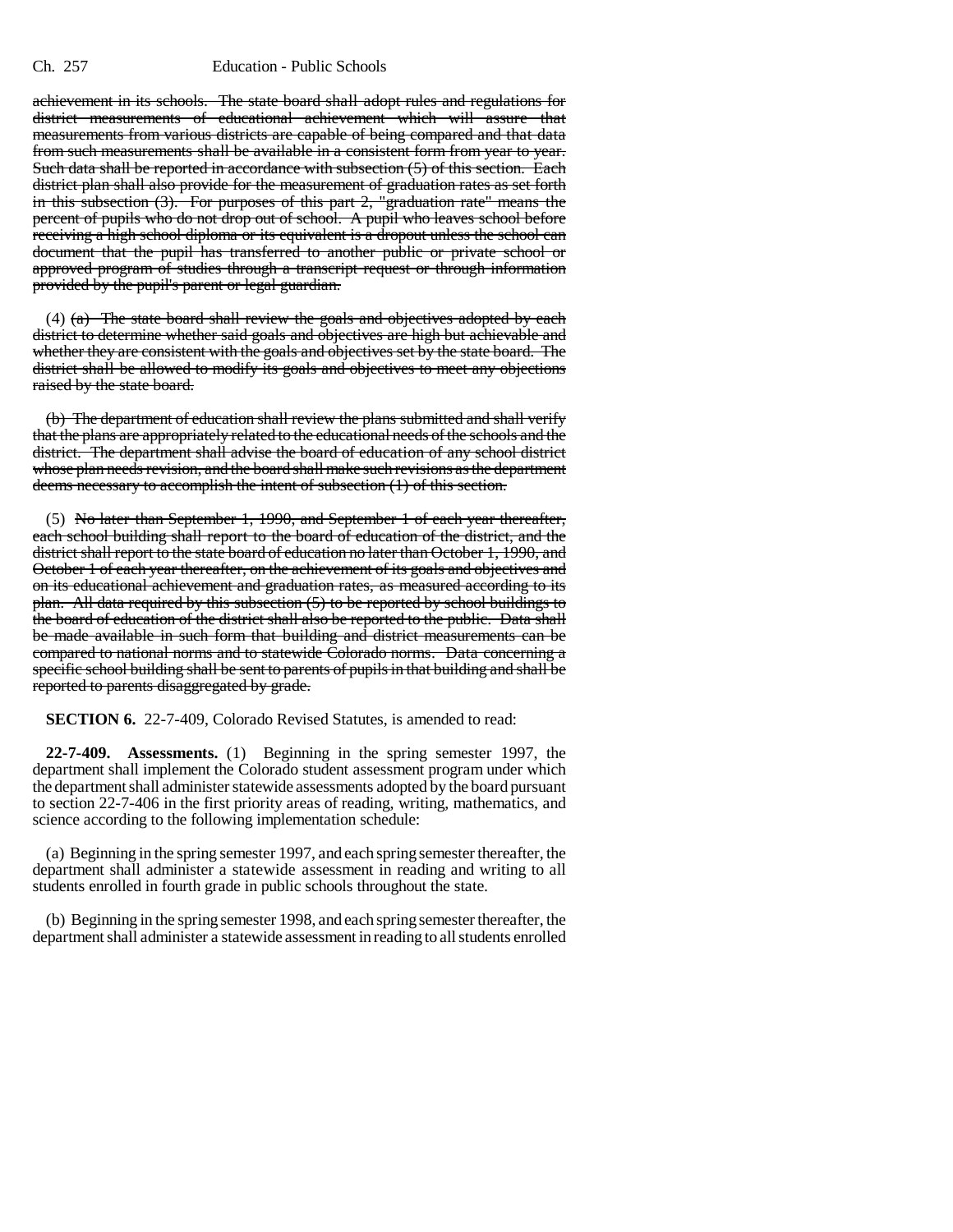in the third grade in public schools throughout the state.

(c) Beginning in the spring FALL semester 1999, and each spring FALL semester thereafter, the department shall administer a statewide assessment in mathematics to all students enrolled in the fifth grade in public schools throughout the state.

(d) Beginning in the spring semester 1999, and each spring semester thereafter, the department shall administer a statewide assessment in READING AND WRITING mathematics to all students enrolled in the eighth SEVENTH grade in public schools throughout the state.

(d.5) BEGINNING IN THE SPRING SEMESTER 2000, AND EACH SPRING SEMESTER THEREAFTER, THE DEPARTMENT SHALL ADMINISTER A STATEWIDE ASSESSMENT IN MATHEMATICS AND SCIENCE TO ALL STUDENTS ENROLLED IN THE EIGHTH GRADE IN PUBLIC SCHOOLS THROUGHOUT THE STATE.

(e) Beginning in the spring semester 2001, and each spring semester thereafter, the department shall administer a statewide assessment in seience READING, WRITING, AND MATHEMATICS to all students enrolled in the eighth TENTH grade in public schools throughout the state.

(1.5) BEGINNING IN THE SPRING SEMESTER 2003, AND EACH SPRING SEMESTER THEREAFTER, ALL STUDENTS ENROLLED IN THE TWELFTH GRADE IN PUBLIC SCHOOLS THROUGHOUT THE STATE WHO SCORED BELOW PROFICIENT IN THE STATEWIDE ASSESSMENT ADMINISTERED PURSUANT TO PARAGRAPH (e) OF SUBSECTION (1) OF THIS SECTION SHALL BE REQUIRED TO TAKE THE ASSESSMENT ADMINISTERED PURSUANT TO PARAGRAPH (e) OF SUBSECTION (1) OF THIS SECTION. THE DEPARTMENT SHALL MAINTAIN THE RESULTS OF THE ASSESSMENTS ADMINISTERED PURSUANT TO THE PROVISIONS OF THIS SUBSECTION (1.5) AND SHALL CONSIDER SUCH RESULTS AS ACCREDITATION INDICATORS PURSUANT TO THE PROVISIONS OF SECTION 22-11-104 (2) (a).

(2) The department shall prepare an annual report of the results of the statewide assessments which THAT shall be submitted no later than January 1, 1998, and no later than each January 1 thereafter, to the education committees of the house of representatives and the senate and to the governor and which THAT shall be made available upon request to members of the public. In the report, the department shall present the percentage of students achieving each of the performance levels specified by the board, calculated for the state as a whole, for each district and by district size. The department shall also report the percentage of students in the state achieving each of the performance levels by gender, race, separate disabling condition, and ethnicity. The department shall also report said percentages by school, categorizing the schools by socioeconomic status determined by the number of students eligible for free or reduced-cost lunch.

(3) Beginning fiscal year 1998-99 and for fiscal years thereafter, as provided in section 22-54-121, the department may fund the Colorado student assessment program using a portion of the moneys annually appropriated to public school finance, total program, pursuant to article 54 of this title, subject to the limitation specified in a footnote to the annual general appropriations bill.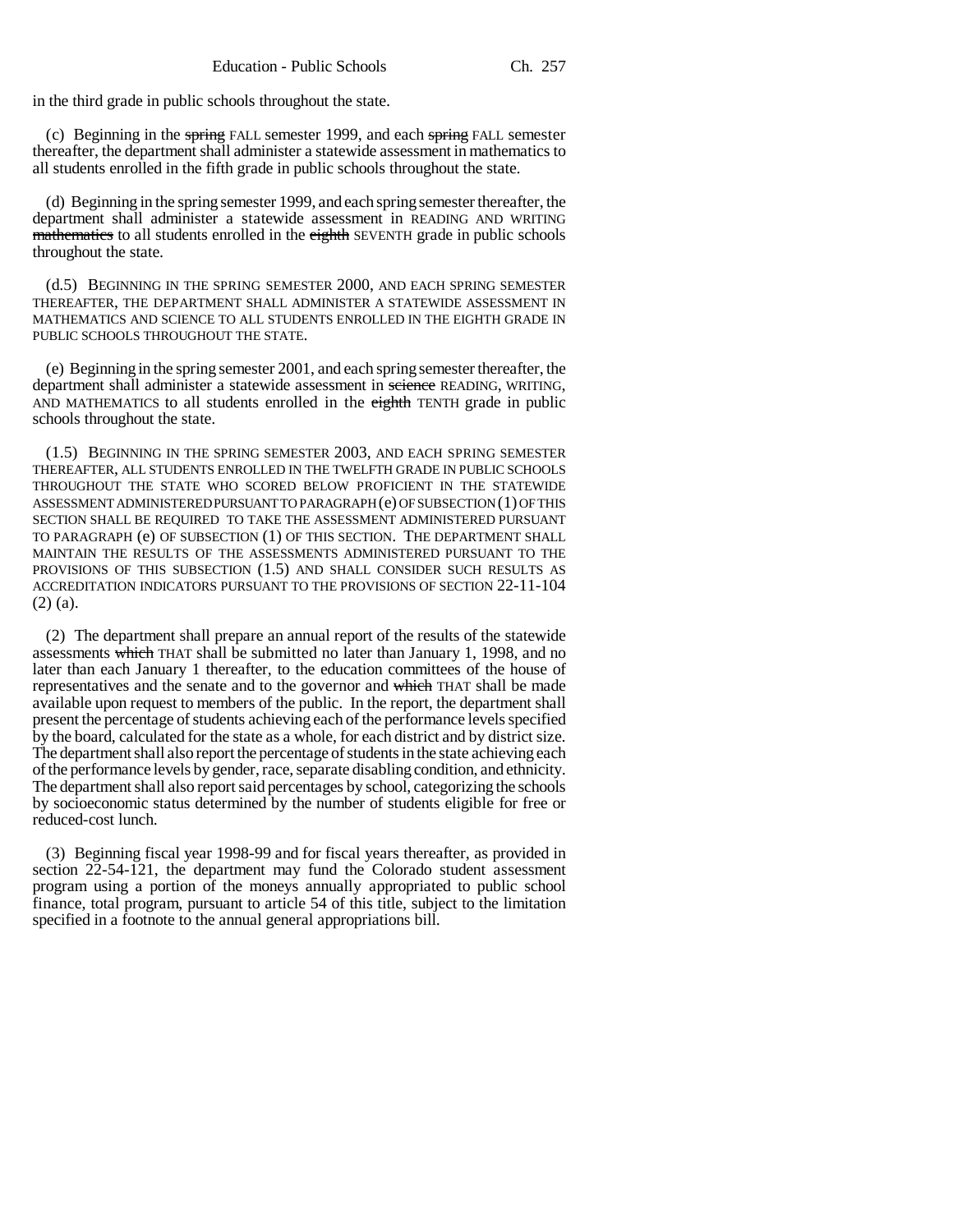**SECTION 7.** 22-30-105 (1) (c), Colorado Revised Statutes, is amended to read:

**22-30-105. Activation of the school district organization planning process.** (1) The appointment of a school organization planning committee charged to study school district organization shall occur when the commissioner is notified that any of the following conditions exist:

(c) The state board declares a school district is no longer accredited PURSUANT TO THE PROVISIONS OF SECTION 22-11-204. Such declaration shall indicate the school districts to be involved in the organization study.

**SECTION 8.** 22-30-114 (1) (d), Colorado Revised Statutes, is amended, and the said 22-30-114 (1) is further amended BY THE ADDITION OF A NEW PARAGRAPH, to read:

**22-30-114. Requirements for plan of organization.** (1) The plan of organization shall include, but shall not be limited to, consideration of the following:

(d) The efficiency and effectiveness of the various educational organization options being studied AND THE EXTENT TO WHICH SUCH EDUCATIONAL ORGANIZATION OPTIONS WILL CAUSE THE SCHOOL DISTRICT TO REMEDY THE LACK OF COMPLIANCE UNDER THE TERMS OF ITS ACCREDITATION CONTRACT ENTERED INTO PURSUANT TO THE PROVISIONS OF SECTION 22-11-201;

(d.5) THE REASONS FOR WHICH THE SCHOOL DISTRICT WAS UNABLE TO REMEDY THE DEFICIENCIES THAT LEAD TO ITS LACK OF COMPLIANCE WITH THE TERMS OF ITS ACCREDITATION CONTRACT UNDER ARTICLE 11 OF THIS TITLE;

**SECTION 9.** 22-30.5-204 (1), Colorado Revised Statutes, is amended to read:

**22-30.5-204. Charter school districts - creation - requirements.** (1) Beginning with the 1997-98 school year, the state board shall initiate a pilot program to test the effectiveness of charter school districts. As part of this pilot program, the state board may approve up to five school districts in the state to operate as charter school districts; except that the state board shall approve only those applications that meet the qualifications specified in section 22-30.5-205. To be approved as a charter school district, the local board of education shall submit an application to the state board as prescribed in section 22-30.5-205. Any school district that is approved to operate as a charter school district shall operate under the provisions of its charter and shall be subject to the provisions of this part 2, part 4 of article 7, and articles 20, 30, 31, 36, 40 to 43, 54, and 60 to 64 of this title and the reporting requirements contained in sections  $22-7-205$ , 22-33-105 and 22-44-105 (4) and shall not otherwise be subject to state statutes or regulations concerning school districts except as may be provided in the charter or in this part 2.

**SECTION 10.** 22-60.5-203, Colorado Revised Statutes, is amended BY THE ADDITION OF A NEW SUBSECTION to read:

**22-60.5-203. Assessment of professional competencies.** (4) THE STATE BOARD OF EDUCATION SHALL ANNUALLY REVIEW THE ASSESSMENT PROGRAM DEVELOPED PURSUANT TO SUBSECTION (3) OF THIS SECTION TO ASSURE THE APPROPRIATENESS OF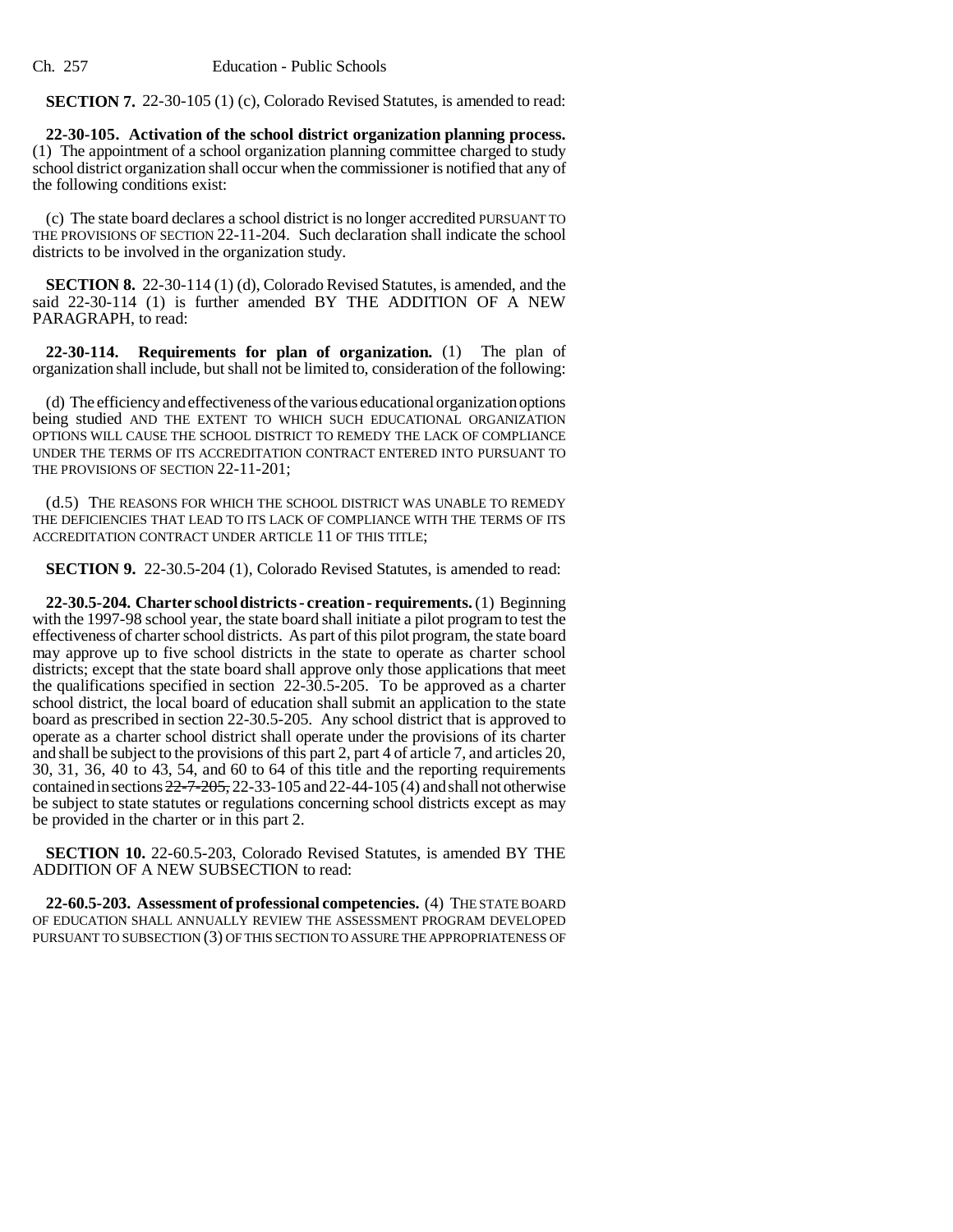THE ASSESSMENTS AND THE STANDARDS ESTABLISHED TO DETERMINE A SATISFACTORY LEVEL OF PROFICIENCY.

**SECTION 11.** 22-60.5-212, Colorado Revised Statutes, is amended BY THE ADDITION OF A NEW SUBSECTION to read:

**22-60.5-212. Assessment of professional competencies.** (3) THE STATE BOARD OF EDUCATION SHALL ANNUALLY REVIEW THE ASSESSMENT PROGRAM DEVELOPED PURSUANT TO SUBSECTION (2) OF THIS SECTION TO ASSURE THE APPROPRIATENESS OF THE ASSESSMENTS AND THE STANDARDS ESTABLISHED TO DETERMINE A SATISFACTORY LEVEL OF PROFICIENCY.

**SECTION 12.** 22-60.5-303, Colorado Revised Statutes, is amended BY THE ADDITION OF A NEW SUBSECTION to read:

**22-60.5-303. Assessment of professional competencies.** (4) THE STATE BOARD OF EDUCATION SHALL ANNUALLY REVIEW THE ASSESSMENT PROGRAM DEVELOPED PURSUANT TO SUBSECTION (3) OF THIS SECTION TO ASSURE THE APPROPRIATENESS OF THE ASSESSMENTS AND THE STANDARDS ESTABLISHED TO DETERMINE A SATISFACTORY LEVEL OF PROFICIENCY.

**SECTION 13.** 22-60.5-308, Colorado Revised Statutes, is amended BY THE ADDITION OF A NEW SUBSECTION to read:

**22-60.5-308. Assessment of professional competencies.** (4) THE STATE BOARD OF EDUCATION SHALL ANNUALLY REVIEW THE ASSESSMENT PROGRAM DEVELOPED PURSUANT TO SUBSECTION (3) OF THIS SECTION TO ASSURE THE APPROPRIATENESS OF THE ASSESSMENTS AND THE STANDARDS ESTABLISHED TO DETERMINE A SATISFACTORY LEVEL OF PROFICIENCY.

**SECTION 14.** 22-2-109 (1) (b) and (1) (c), Colorado Revised Statutes, are amended to read:

**22-2-109. State board of education - additional duties.** (1) The state board of education shall:

(b) Evaluate and determine and publish its findings as to which programs of study in Colorado institutions of higher education meet the requirements of an approved program of teacher preparation pursuant to section 22-60-103 (2) OR ARTICLE 60.5 OF THIS TITLE;

(c) Adopt rules and regulations which THAT prescribe standards for the evaluation of teacher preparation programs, INCLUDING THE EXTENT TO WHICH SUCH TEACHER PREPARATION PROGRAMS PREPARE TEACHERS TO TEACH IN ACCORDANCE WITH THE GOALS OF STANDARDS-BASED EDUCATION PURSUANT TO PART 4 OF ARTICLE 7 OF THIS TITLE;

**SECTION 15.** 22-60.5-110 (3) (c) (I), Colorado Revised Statutes, is amended to read:

**22-60.5-110. Renewal of licenses.** (3) (c) In selecting professional development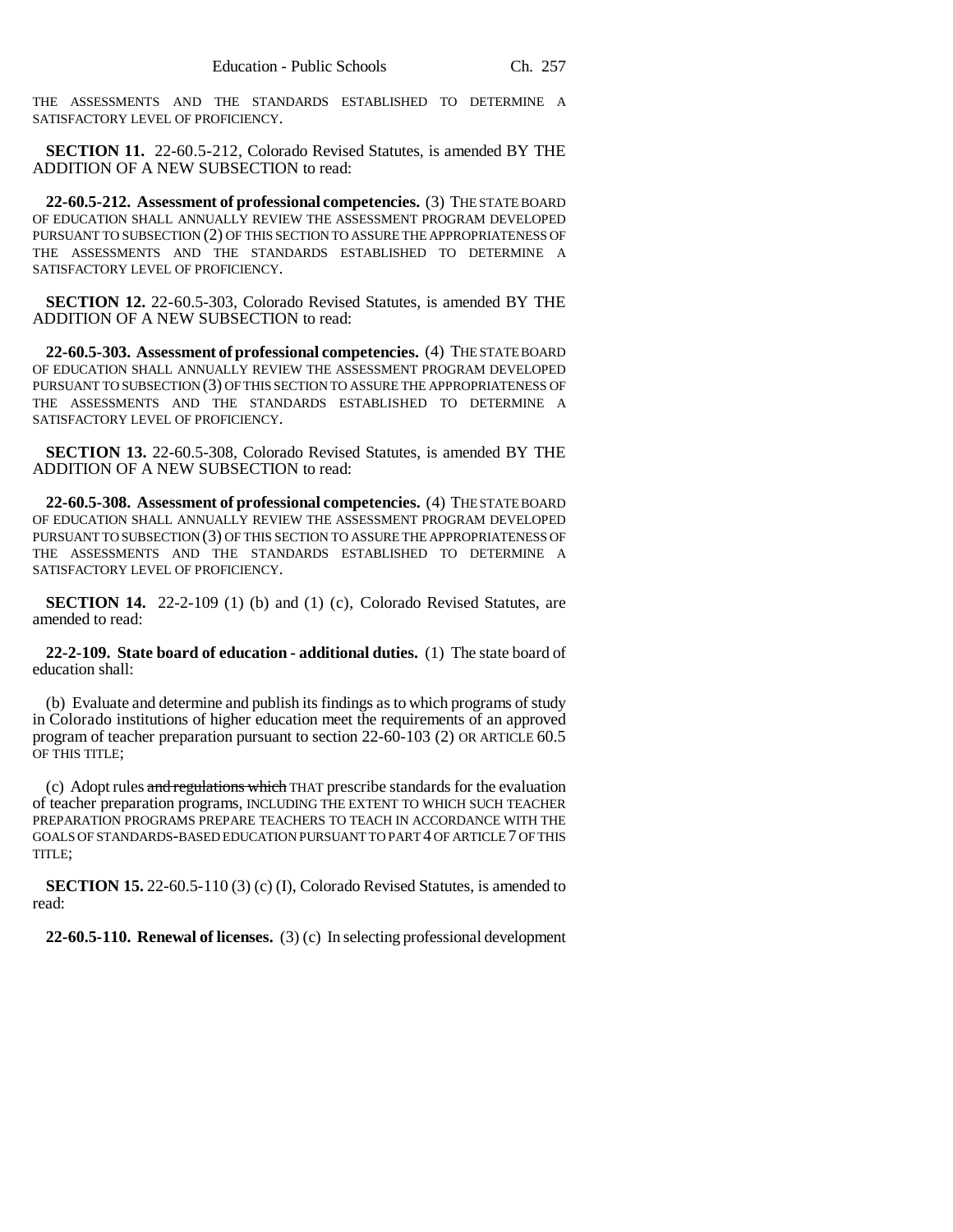activities for the renewal of a professional license pursuant to this section, each licensee shall choose those activities that will aid the licensee in meeting the standards for a professional educator, including but not limited to the following goals:

(I) Knowledge of subject matter content and learning, INCLUDING KNOWLEDGE AND APPLICATION OF STANDARDS-BASED EDUCATION PURSUANT TO PART 4 OF ARTICLE 7 OF THIS TITLE;

**SECTION 16.** 22-60.5-116, Colorado Revised Statutes, is amended to read:

**22-60.5-116. Evaluation of approved programs of preparation for teachers, principals, and administrators - repeal.** (1) (a) Every two years, teachers employed by the school districts of the state who completed their preparation at accepted institutions of higher education in this state shall evaluate their program during their first and third years of teaching. SUCH EVALUATIONS SHALL INCLUDE ASSESSMENTS OF THE EXTENT TO WHICH THE TEACHER PREPARATION PROGRAMS SUFFICIENTLY ADDRESSED AND PREPARED TEACHERS TO IMPLEMENT STANDARDS-BASED EDUCATION PURSUANT TO PART 4 OF ARTICLE 7 OF THIS TITLE. For 1994 and every even year thereafter, a sample of principals and administrators employed by the school districts of the state who completed their preparation at accepted institutions of higher education in this state shall evaluate their programs. Such sample shall be selected by the department of education. Such evaluations shall be on forms prepared and distributed by the department of education. The completed forms shall be returned to the department of education for compilation, review by the appropriate professional standards board and the state board of education, and dissemination to Colorado teacher, principal, and administrator preparation institutions. THE DEPARTMENT OF EDUCATION SHALL PROVIDE COPIES OF THE COMPILED RESULTS OF SUCH COMPLETED FORMS TO THE MEMBERS OF THE COMMITTEES ON EDUCATION OF THE HOUSE OF REPRESENTATIVES AND THE SENATE.

(b) This subsection (1) is repealed, effective July 1, 1999.

(2) Effective July 1, 1999, every two years, teachers employed by the school districts of the state who completed their preparation at accepted institutions of higher education in this state shall evaluate their program during their first and third years of teaching. SUCH EVALUATIONS SHALL INCLUDE ASSESSMENTS OF THE EXTENT TO WHICH THE TEACHER PREPARATION PROGRAMS SUFFICIENTLY ADDRESSED AND PREPARED TEACHERS TO IMPLEMENT STANDARDS-BASED EDUCATION PURSUANT TO PART 4 OF ARTICLE 7 OF THIS TITLE. For 1999 and every year thereafter, a sample of principals and administrators employed by the school districts of the state who completed their preparation at accepted institutions of higher education in this state shall evaluate their programs. Such sample shall be selected by the department of education. Such evaluations shall be on forms prepared and distributed by the department of education. The completed forms shall be returned to the department of education for compilation, review by the educator professional standards board and the state board of education, and dissemination to Colorado teacher, principal, and administrator preparation institutions. THE DEPARTMENT OF EDUCATION SHALL PROVIDE COPIES OF THE COMPILED RESULTS OF SUCH COMPLETED FORMS TO THE MEMBERS OF THE COMMITTEES ON EDUCATION OF THE HOUSE OF REPRESENTATIVES AND THE SENATE.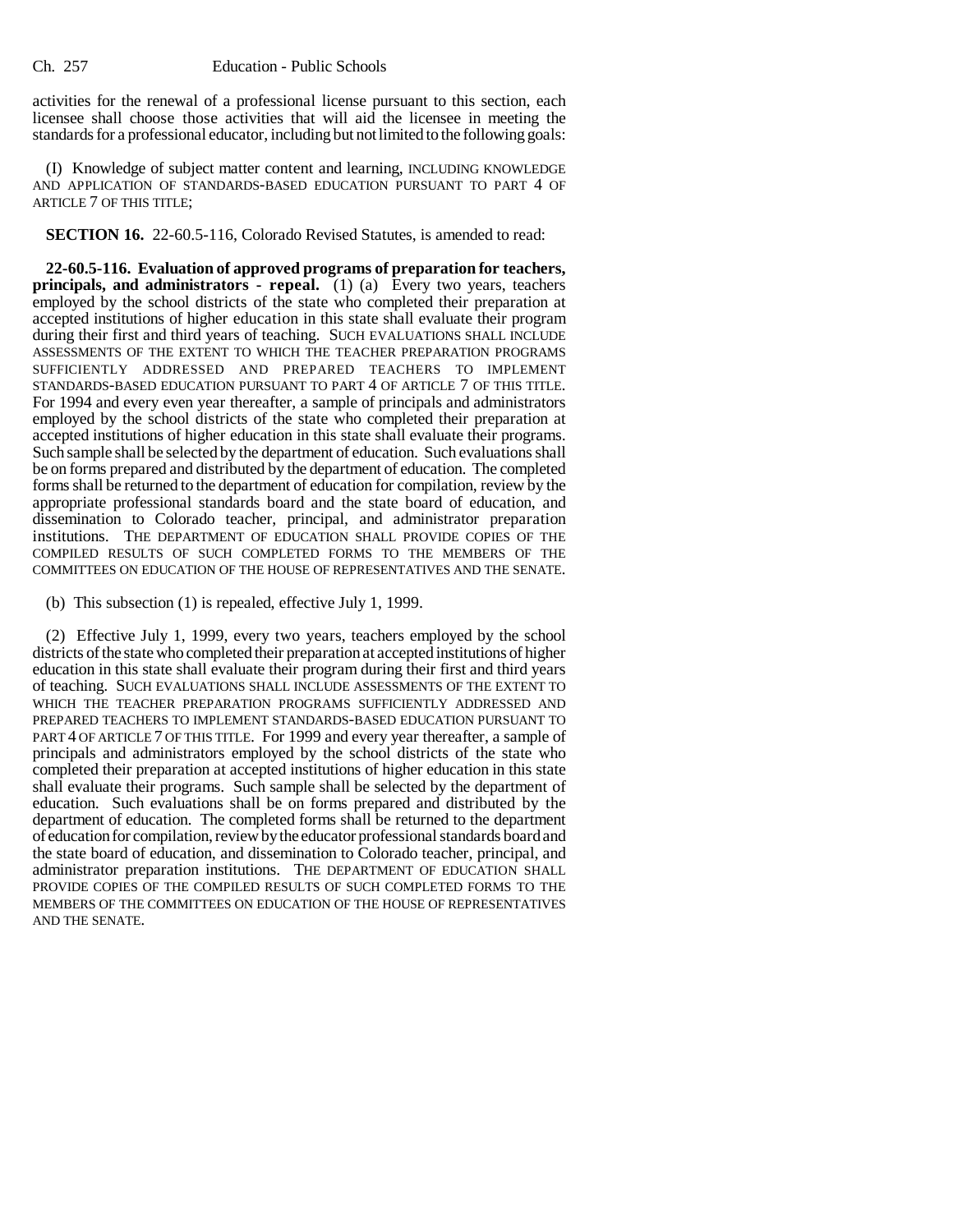(3) (a) The administrative staff of the school districts of this state shall be provided forms for the evaluation of approved programs of preparation of teachers of graduates of Colorado teacher preparation institutions employed within said school districts. SUCH EVALUATIONS SHALL INCLUDE ASSESSMENTS OF THE EXTENT TO WHICH THE TEACHER PREPARATION PROGRAMS SUFFICIENTLY ADDRESSED AND PREPARED TEACHERS TO IMPLEMENT STANDARDS-BASED EDUCATION PURSUANT TO PART 4 OF ARTICLE 7 OF THIS TITLE. Evaluation shall be completed during the first and third years of teaching as specified in subsection (1) of this section or at such other times as may be deemed appropriate by the state board of education. Such forms shall be returned to the department of education for compilation, review by the teacher and special services professional standards board and the state board of education, and dissemination to Colorado teacher preparation institutions. THE DEPARTMENT OF EDUCATION SHALL PROVIDE COPIES OF THE COMPILED RESULTS OF SUCH COMPLETED FORMS TO THE MEMBERS OF THE COMMITTEES ON EDUCATION OF THE HOUSE OF REPRESENTATIVES AND THE SENATE.

(b) This subsection (3) is repealed, effective July 1, 1999.

(4) Effective July 1, 1999, the administrative staff of the school districts of this state shall be provided forms for the evaluation of approved programs of preparation of teachers of graduates of Colorado teacher preparation institutions employed within said school districts. SUCH EVALUATIONS SHALL INCLUDE ASSESSMENTS OF THE EXTENT TO WHICH THE TEACHER PREPARATION PROGRAMS SUFFICIENTLY ADDRESSED AND PREPARED TEACHERS TO IMPLEMENT STANDARDS-BASED EDUCATION PURSUANT TO PART 4 OF ARTICLE 7 OF THIS TITLE. Evaluations shall be completed during the first and third years of teaching as specified in subsection (2) of this section or at such other times as may be deemed appropriate by the state board of education. Such forms shall be returned to the department of education for compilation, review by the educator professional standards board and the state board of education, and dissemination to Colorado teacher preparation institutions. THE DEPARTMENT OF EDUCATION SHALL PROVIDE COPIES OF THE COMPILED RESULTS OF SUCH COMPLETED FORMS TO THE MEMBERS OF THE COMMITTEES ON EDUCATION OF THE HOUSE OF REPRESENTATIVES AND THE SENATE.

**SECTION 17.** 22-60.5-203 (1), (2) (a), (2) (b), and (3), Colorado Revised Statutes, are amended to read:

**22-60.5-203. Assessment of professional competencies.** (1) The state board of education shall, by rule, and regulation establish areas of knowledge in which provisional teacher licensees shall possess a satisfactory level of proficiency.

(2) The following list of areas of knowledge is a guideline to be used by the state board of education and shall not be construed as inclusive or prescriptive:

(a) Basic skills of reading, writing, and mathematics, SPECIFICALLY IN THE CONTEXT OF THE REQUIREMENTS OF STANDARDS-BASED EDUCATION PURSUANT TO THE REQUIREMENTS OF PART 4 OF ARTICLE 7 OF THIS TITLE;

(b) The subject matter area to be taught, SPECIFICALLY IN THE CONTEXT OF THE REQUIREMENTS OF STANDARDS-BASED EDUCATION PURSUANT TO THE REQUIREMENTS OF PART 4 OF ARTICLE 7 OF THIS TITLE;